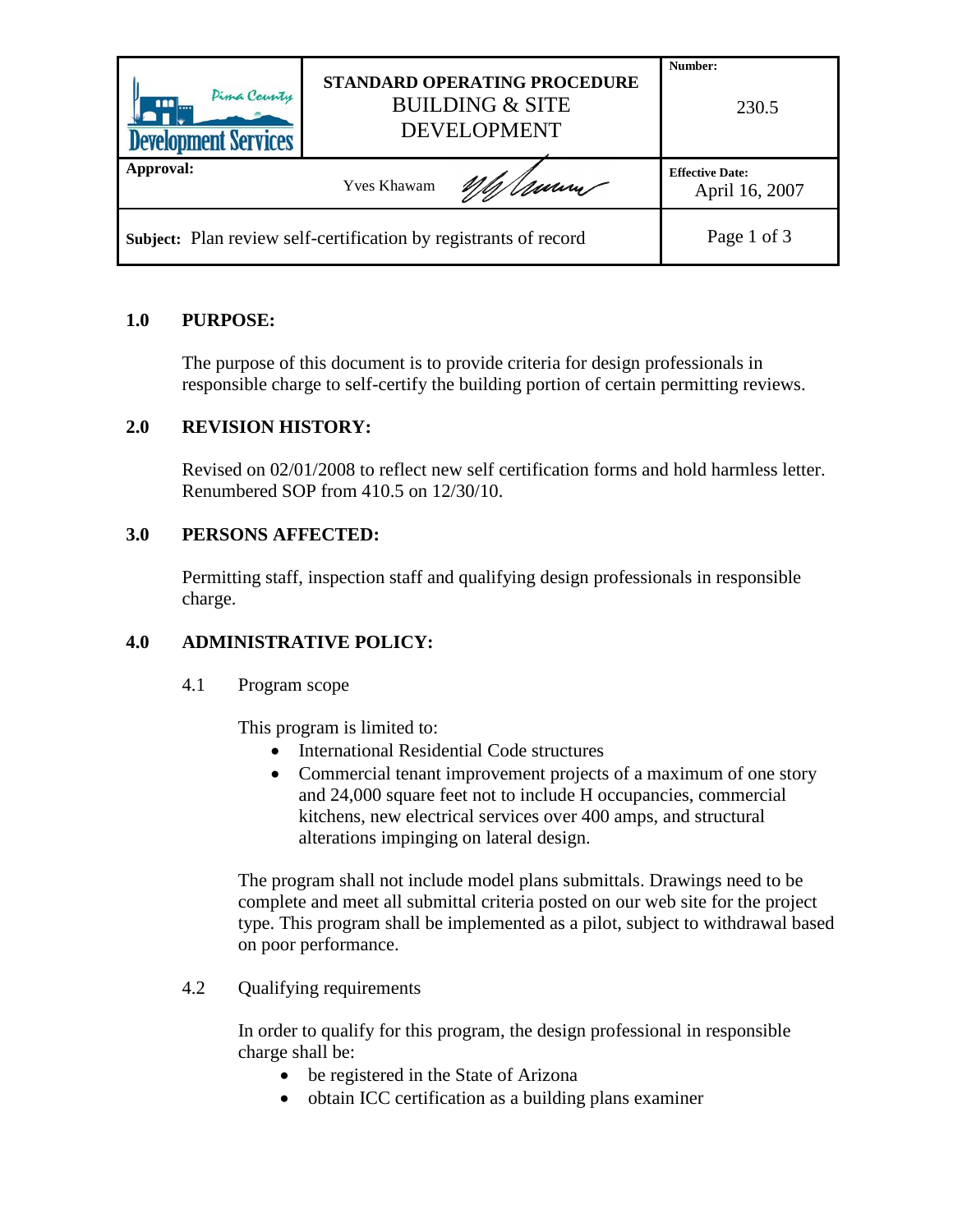

• obtain pre-approval from the building official

In order to maintain good standing within the program, the design professional will need to annually attend one ICC recognized code class of each discipline to include: building, electrical, plumbing, and mechanical. Attendance certificates need not be submitted to Pima County unless audited.

### **5.0 DEFINITIONS:**

Not applicable.

### **6.0 RESPONSIBILITIES:**

Design professionals in responsible charge selecting to self-certify the building code (Pima County Code Title 15) review portion of their project assume the liability indicated on the program forms for bringing the structure into compliance during the construction phase to the satisfaction of the building official. Furthermore, this program shall not provide for detailed code consulting regarding components of the project. Any detailed code consulting shall require the project to be submitted within the normal plan review process.

## **7.0 PROCEDURES:**

## 7.1 Eligibility approval

To be eligible for this program, the registrant shall be in good standing with Pima County Development Services and shall hold a current International Code Council certificate as a Certified Building Plans Examiner (for further information see [www.iccsafe.org\)](http://www.iccsafe.org/). Development Services shall maintain a current list of eligible registrants posted at [www.pima.gov/developmentservices.](http://www.pima.gov/developmentservices) Requests to be added to this list shall be put in writing to the building official, submitting a resume containing evidence of eligibility.

## 7.2 Self-certification form

A self-certification form and a hold harmless letter, available at [www.pima.gov/developmentservices](http://www.pima.gov/developmentservices) shall be filled out for each project where a building codes review waiver is sought. The program is all-inclusive and shall not allow for partial waiver of reviews for certain trades.

7.3 Routing of plans and processing of application